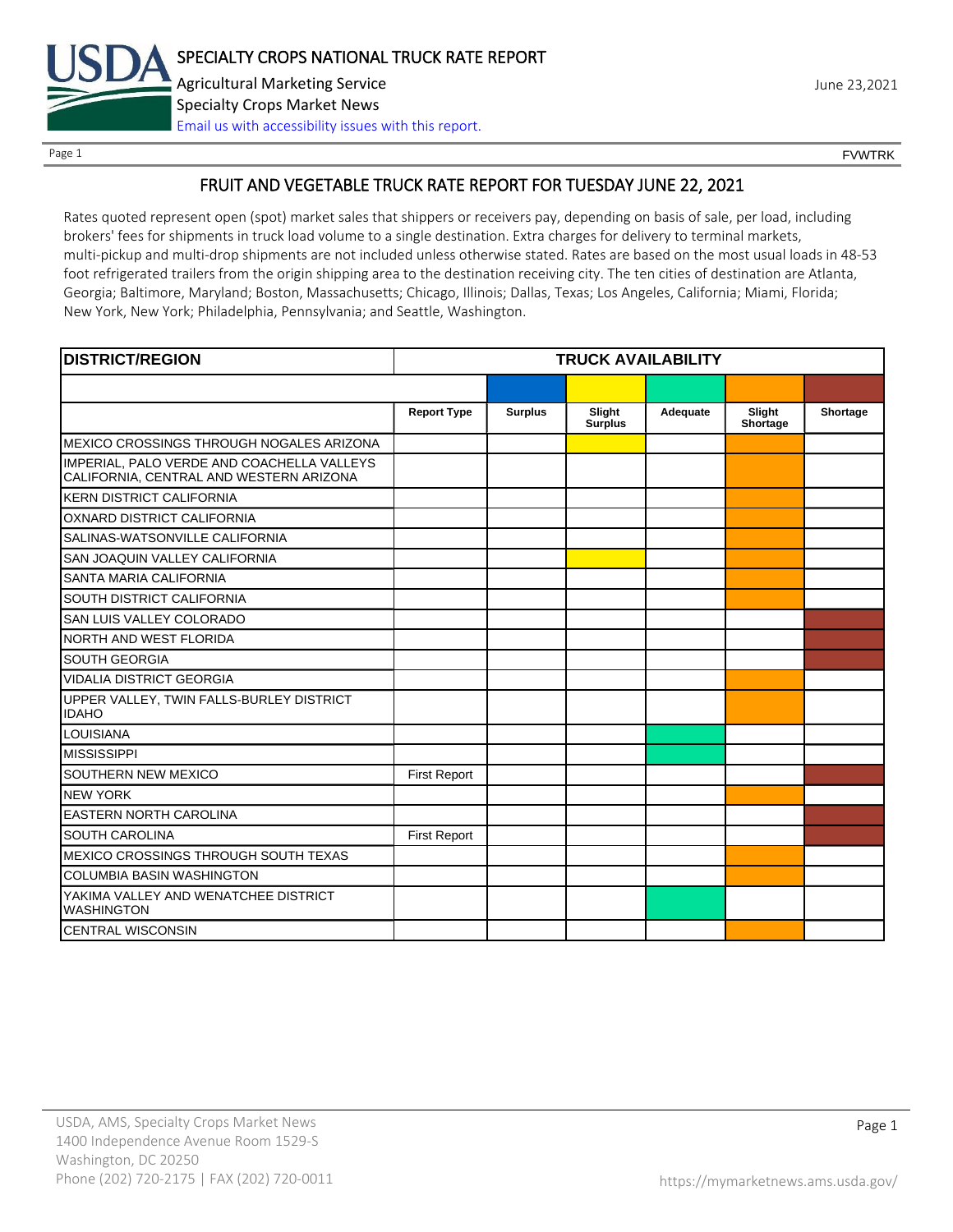

# PRICES FOR TUESDAY JUNE 22, 2021

In areas where rates are based on package rates, per-load rates were derived by multiplying the package rate by the number of packages in the most usual load in a 48-53 foot trailer.

# PERCENTAGE OF CHANGE FROM TUESDAY JUNE 15, 2021 SHOWN IN ()

### MEXICO CROSSINGS THROUGH NOGALES ARIZONA

### --CUCUMBERS, GRAPES, HONEYDEWS, MANGOES, TOMATOES, TOMATOES, PLUM TYPE AND WATERMELONS

|              |                 | RANGE      | <b>MOSTLY</b> |  |
|--------------|-----------------|------------|---------------|--|
| Baltimore    | Slight Shortage | 8600-9800  | 9000-9200     |  |
| Boston       | Slight Shortage | 9900-11500 | 10000-10400   |  |
| Chicago      | Slight Shortage | 5700-6600  | 5900-6200     |  |
| Dallas       | Slight Shortage | 4100-5200  | 4300-4500     |  |
| Los Angeles  | Slight Surplus  | 1400-1600  |               |  |
| New York     | Slight Shortage | 9200-10900 | 9400-9800     |  |
| Philadelphia | Slight Shortage | 9000-10100 | 9200-9400     |  |

IMPERIAL, PALO VERDE AND COACHELLA VALLEYS CALIFORNIA, CENTRAL AND WESTERN ARIZONA

### --CANTALOUPES, CORN, SWEET, HONEYDEWS, MELON, GALIA, MELON, HAMI , MELON, JUAN CANARY, MELON, ORANGE FLESH, PEPPERS, BELL TYPE AND WATERMELONS

|                  |                 | RANGE       | <b>MOSTLY</b> |     |
|------------------|-----------------|-------------|---------------|-----|
| Atlanta          | Slight Shortage | 8300-9600   | 8400-8900     | (0) |
| <b>Baltimore</b> | Slight Shortage | 9500-11100  | 9800-10400    | (0) |
| <b>Boston</b>    | Slight Shortage | 10700-12000 | 10700-11400   | (0) |
| Chicago          | Slight Shortage | 7300-8800   | 7600-8400     | (0) |
| Dallas           | Slight Shortage | 5700-7700   | 5800-7200     | (0) |
| Miami            | Slight Shortage | 9600-11500  | 9700-11000    | (0) |
| New York         | Slight Shortage | 10200-11800 | 10300-11200   | (0) |
| Philadelphia     | Slight Shortage | 9600-11200  | 9900-10900    | (0) |

#### KERN DISTRICT CALIFORNIA

#### --CARROTS

|           |                 | RANGE       | MOSTLY |        |
|-----------|-----------------|-------------|--------|--------|
| Atlanta   | Slight Shortage | 8800-10100  |        | $(+1)$ |
| Baltimore | Slight Shortage | 10300-11600 |        | (0)    |
| Boston    | Slight Shortage | 11200-12500 |        | (0)    |
| Chicago   | Slight Shortage | 7700-9000   |        | $(+1)$ |
| Dallas    | Slight Shortage | 6100-7500   |        | $(+1)$ |
| Miami     | Slight Shortage | 10600-12000 |        | (0)    |

USDA, AMS, Specialty Crops Market News **Page 2** 1400 Independence Avenue Room 1529-S Washington, DC 20250 Phone (202) 720-2175 | FAX (202) 720-0011 <https://mymarketnews.ams.usda.gov/>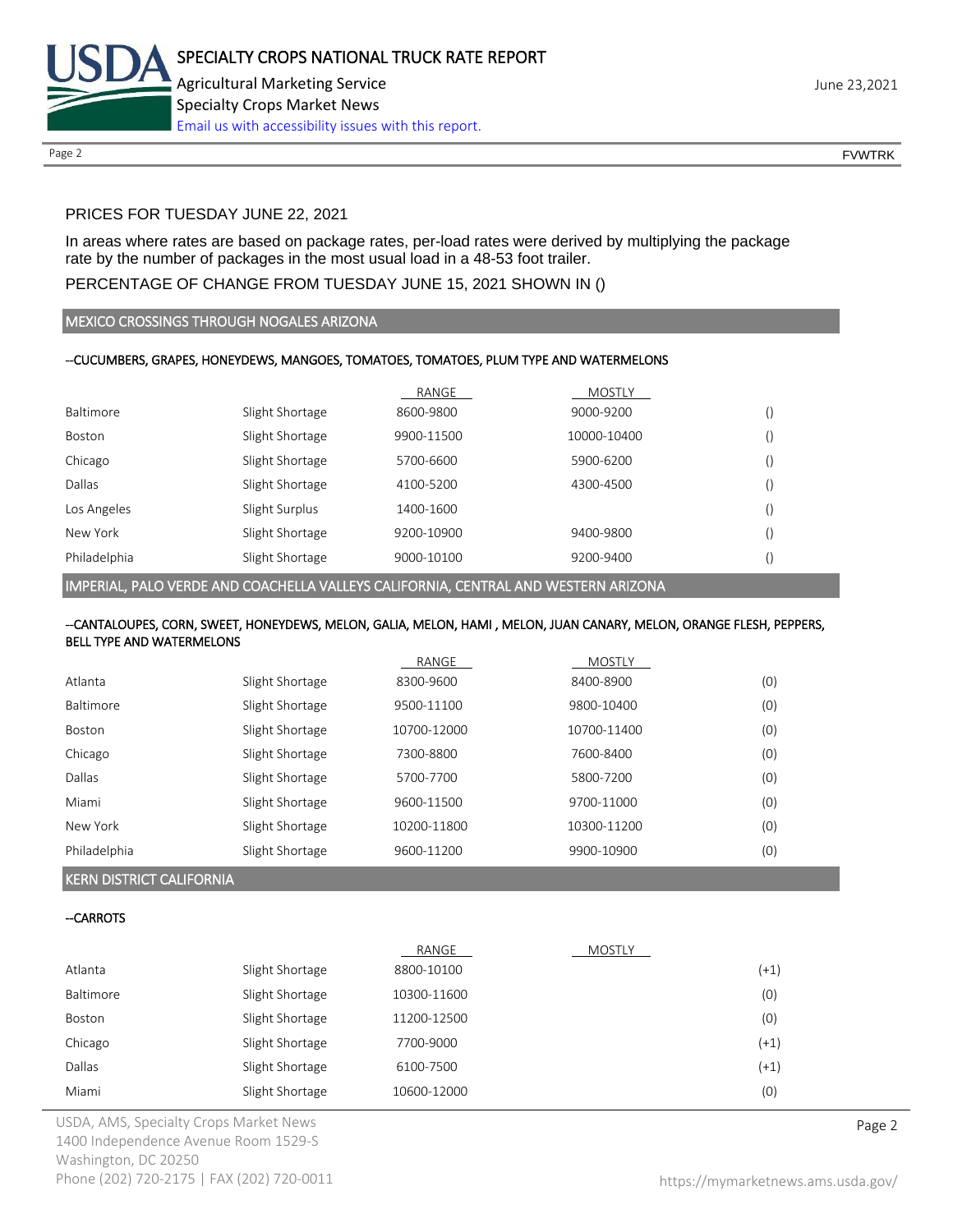

Agricultural Marketing Service **Agricultural Marketing Service** Agricultural Marketing Service Specialty Crops Market News

[Email us with accessibility issues with this report.](mailto:mars@ams.usda.gov?subject=508%20Inquiry/Report)

| Page 3                     |                 |             | <b>FVWTRK</b> |
|----------------------------|-----------------|-------------|---------------|
| New York                   | Slight Shortage | 10800-12300 | (0)           |
| Philadelphia               | Slight Shortage | 10400-11700 | (0)           |
| OXNARD DISTRICT CALIFORNIA |                 |             |               |

# --CABBAGE, CELERY, CILANTRO, GREENS, KALE , PARSLEY AND STRAWBERRIES

|                                       |                 | RANGE       | <b>MOSTLY</b> |        |
|---------------------------------------|-----------------|-------------|---------------|--------|
| Atlanta                               | Slight Shortage | 8700-10000  |               | $(+1)$ |
| Baltimore                             | Slight Shortage | 10200-11500 |               | (0)    |
| Boston                                | Slight Shortage | 11300-12600 |               | (0)    |
| Chicago                               | Slight Shortage | 7600-8900   |               | $(+1)$ |
| Dallas                                | Slight Shortage | 6000-7400   |               | $(+1)$ |
| Miami                                 | Slight Shortage | 10600-12000 |               | (0)    |
| New York                              | Slight Shortage | 10700-12200 |               | (0)    |
| Philadelphia                          | Slight Shortage | 10300-11600 |               | (0)    |
| <b>SALINAS-WATSONVILLE CALIFORNIA</b> |                 |             |               |        |

# --BROCCOLI, CAULIFLOWER, CELERY, LETTUCE, BOSTON, LETTUCE, GREEN LEAF, LETTUCE, ICEBERG, LETTUCE, RED LEAF AND LETTUCE, ROMAINE

|               |                 | RANGE       | <b>MOSTLY</b> |        |
|---------------|-----------------|-------------|---------------|--------|
| Atlanta       | Slight Shortage | 7900-10300  |               | $(+1)$ |
| Baltimore     | Slight Shortage | 10700-11800 |               | (0)    |
| <b>Boston</b> | Slight Shortage | 11600-12900 |               | (0)    |
| Chicago       | Slight Shortage | 7900-9200   |               | $(+1)$ |
| Dallas        | Slight Shortage | 6400-7700   |               | $(+1)$ |
| Miami         | Slight Shortage | 10800-12200 |               | (0)    |
| New York      | Slight Shortage | 11000-12400 |               | (0)    |
| Philadelphia  | Slight Shortage | 10600-11900 |               | (0)    |
|               |                 |             |               |        |

# SAN JOAQUIN VALLEY CALIFORNIA

# --APRICOTS, NECTARINES AND PEACHES

|                          |                 | RANGE           | MOSTLY          |      |
|--------------------------|-----------------|-----------------|-----------------|------|
| Atlanta                  | Slight Shortage | 8700.00-9500.00 | 8700.00-9200.00 | (-2) |
| <b>Baltimore</b>         | Slight Surplus  | 10200.00-11300. | 10800.00-11000. | (0)  |
| Chicago                  | Slight Shortage | 7600.00-9000.00 | 8200.00-8500.00 | (0)  |
| Dallas                   | Slight Shortage | 6000.00-7600.00 | 6500.00-7100.00 | (0)  |
| Philadelphia             | Slight Shortage | 10400.00-11500. | 10800.00-11200. | (0)  |
| I SANTA MARIA CALIFORNIA |                 |                 |                 |      |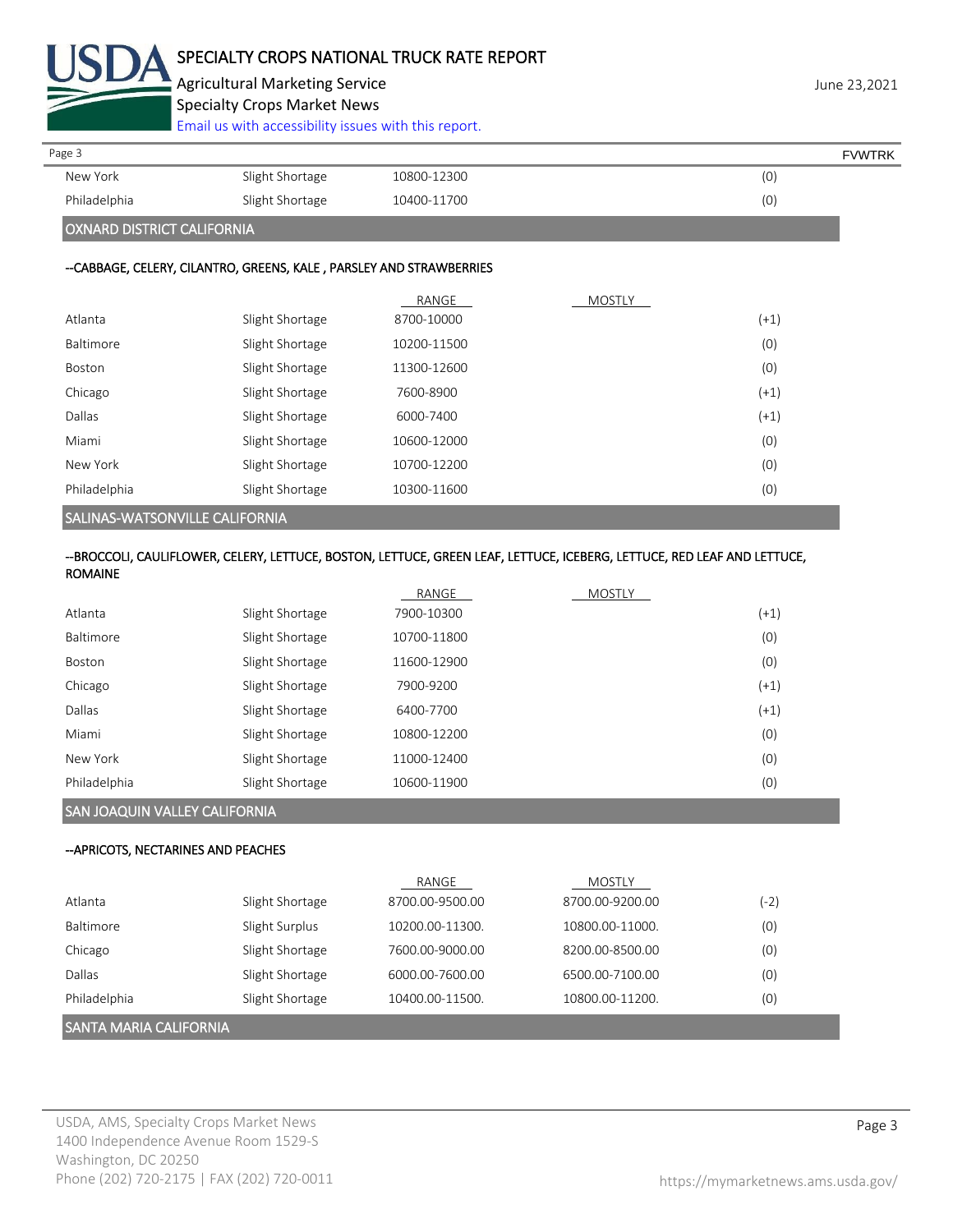

Page 4 FOUNTRK And the set of the set of the set of the set of the set of the set of the set of the set of the set of the set of the set of the set of the set of the set of the set of the set of the set of the set of the s

### --LETTUCE, GREEN LEAF, LETTUCE, ICEBERG, LETTUCE, RED LEAF, LETTUCE, ROMAINE, BROCCOLI, CAULIFLOWER AND CELERY

|              |                 | RANGE       | <b>MOSTLY</b> |        |
|--------------|-----------------|-------------|---------------|--------|
| Atlanta      | Slight Shortage | 8800-10200  |               | $(+1)$ |
| Baltimore    | Slight Shortage | 10400-11700 |               | (0)    |
| Boston       | Slight Shortage | 11600-12800 |               | $(+1)$ |
| Chicago      | Slight Shortage | 7800-9100   |               | $(+1)$ |
| Dallas       | Slight Shortage | 6200-7600   |               | $(+1)$ |
| Miami        | Slight Shortage | 10700-12100 |               | (0)    |
| New York     | Slight Shortage | 10900-12400 |               | (0)    |
| Philadelphia | Slight Shortage | 10500-11800 |               | (0)    |

# SOUTH DISTRICT CALIFORNIA

#### --AVOCADOS, GRAPEFRUIT, LEMONS AND ORANGES

|              |                 | RANGE       | <b>MOSTLY</b> |     |
|--------------|-----------------|-------------|---------------|-----|
| Atlanta      | Slight Shortage | 8500-9500   | 8800-9300     | (0) |
| Boston       | Slight Shortage | 10400-11500 | 11000-11400   | (0) |
| Chicago      | Slight Shortage | 7800-8900   | 8100-8600     | (0) |
| Dallas       | Slight Shortage | 6400-7800   | 6600-7100     | (0) |
| Miami        | Slight Shortage | 9800-11300  | 10200-10700   | (0) |
| New York     | Slight Shortage | 10200-11400 | 10500-11000   | (0) |
| Philadelphia | Slight Shortage | 9700-11200  | 10000-10800   | (0) |
| Seattle      | Slight Shortage | 5100-6400   | 5700-5900     | (0) |

# SAN LUIS VALLEY COLORADO

## --POTATOES

|              |          | RANGE     | <b>MOSTLY</b> |     |
|--------------|----------|-----------|---------------|-----|
| Atlanta      | Shortage | 4275-4500 |               | (0) |
| Baltimore    | Shortage | 5175-5175 |               | (0) |
| Chicago      | Shortage | 3150-3600 |               | (0) |
| Dallas       | Shortage | 2450-2575 |               | (0) |
| New York     | Shortage | 5625-5850 |               | (0) |
| Philadelphia | Shortage | 5625-5850 |               | (0) |
|              |          |           |               |     |

### NORTH AND WEST FLORIDA

#### --TOMATOES, TOMATOES, CHERRY, TOMATOES, GRAPE TYPE, TOMATOES, PLUM TYPE AND WATERMELONS

|           |          | RANGE     | <b>MOSTLY</b> |         |
|-----------|----------|-----------|---------------|---------|
| Atlanta   | Shortage | 1500-1700 |               | (-6)    |
| Baltimore | Shortage | 3000-3400 |               | $(-11)$ |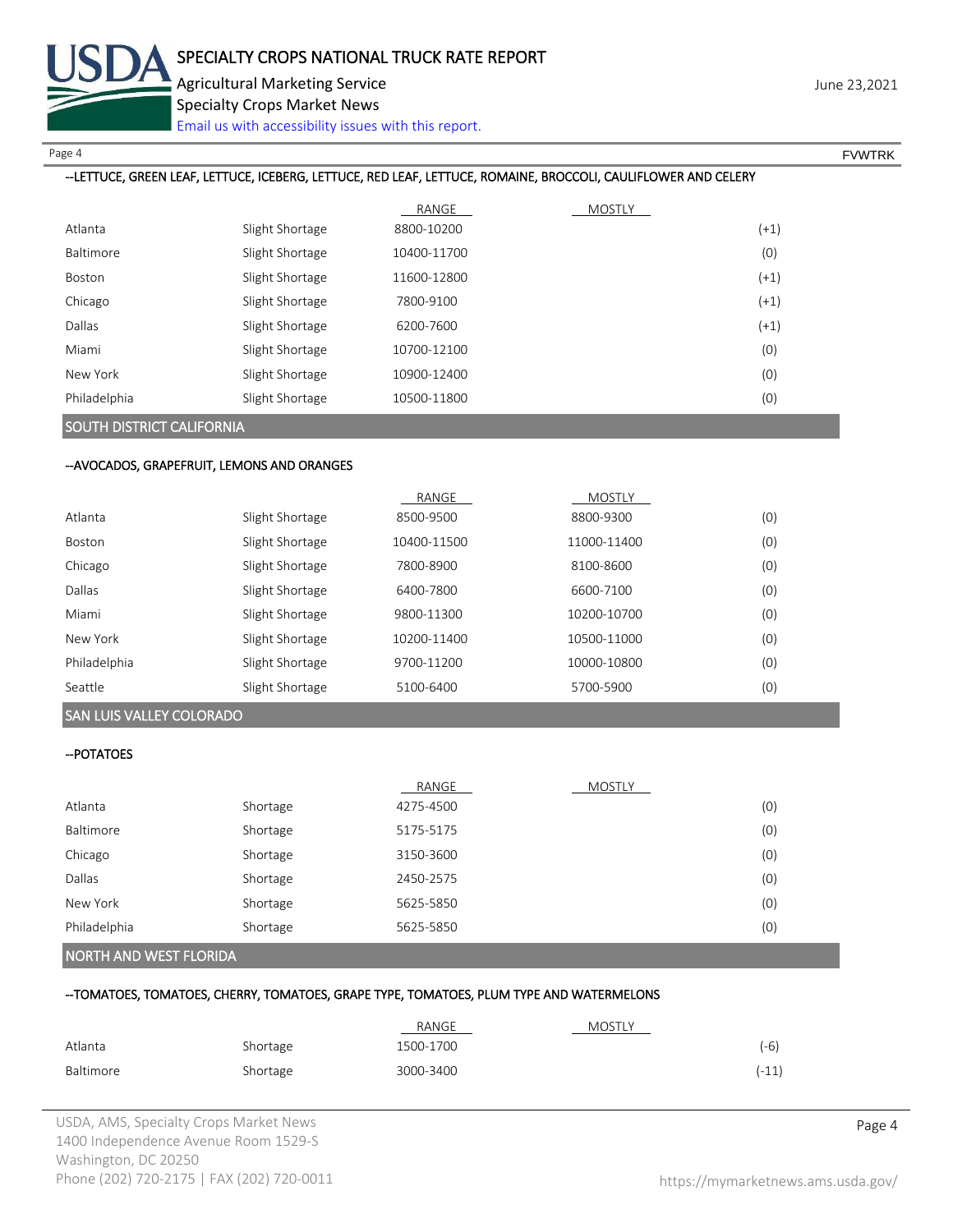

Agricultural Marketing Service **Agricultural Marketing Service** Agricultural Marketing Service Specialty Crops Market News [Email us with accessibility issues with this report.](mailto:mars@ams.usda.gov?subject=508%20Inquiry/Report)

| Page 5       |          |           | <b>FVWTRK</b> |
|--------------|----------|-----------|---------------|
| Boston       | Shortage | 4400-4600 | (-5)          |
| Chicago      | Shortage | 2700-3000 | (-8)          |
| New York     | Shortage | 4000-4100 | $(-12)$       |
| Philadelphia | Shortage | 3200-3500 | (-20)         |

# SOUTH GEORGIA

#### --BEANS, CORN, SWEET, CUCUMBERS, EGGPLANT, MIXED VEGETABLES, PEPPERS, BELL TYPE, PEPPERS, OTHER, SQUASH AND WATERMELONS

|           |          |           | ------------------------ |     |
|-----------|----------|-----------|--------------------------|-----|
| Boston    | Shortage | 4000-5200 | 4800-4800                | (0) |
| Baltimore | Shortage | 2600-3800 | 2800-3000                | (0) |
| Atlanta   | Shortage | 600-1200  | 1000-1000                | (0) |
|           |          | RANGE     | MOSTLY                   |     |

# --BEANS, CORN, SWEET, CUCUMBERS, MIXED VEGETABLES, PEPPERS, BELL TYPE, PEPPERS, OTHER, SQUASH AND WATERMELONS

|         |         | RANGE     | M       |   |
|---------|---------|-----------|---------|---|
| Chicago | hortage | 3400-4200 | $-3800$ | Ό |
|         |         |           |         |   |

# VIDALIA DISTRICT GEORGIA

## --ONIONS, DRY

|              |                 | RANGE     | <b>MOSTLY</b> |        |
|--------------|-----------------|-----------|---------------|--------|
| Atlanta      | Slight Shortage | 1000-1800 |               | (0)    |
| Baltimore    | Slight Shortage | 3000-4000 |               | (-3)   |
| Boston       | Slight Shortage | 4500-5500 | 5300-5300     | $(+8)$ |
| Chicago      | Slight Shortage | 3200-4400 |               | $(+4)$ |
| Dallas       | Slight Shortage | 3300-4000 | 3300-3500     | (0)    |
| Los Angeles  | Slight Shortage | 4200-6300 |               | $(+6)$ |
| Miami        | Slight Shortage | 2000-2800 |               | (-2)   |
| New York     | Slight Shortage | 4500-5200 |               | (-3)   |
| Philadelphia | Slight Shortage | 3200-4200 |               | (-5)   |

# UPPER VALLEY, TWIN FALLS-BURLEY DISTRICT IDAHO

### --POTATOES

|                 | RANGE     | <b>MOSTLY</b>                       |         |
|-----------------|-----------|-------------------------------------|---------|
| Slight Shortage |           |                                     | (0)     |
| Slight Shortage | 6375-7000 |                                     | $(+10)$ |
| Slight Shortage | 7000-8500 |                                     | (+9)    |
| Slight Shortage |           | 4038                                | (0)     |
| Slight Shortage |           | 4250-4250                           | (0)     |
| Slight Shortage | 2300-2500 |                                     | $(+4)$  |
| Slight Shortage | 7500-8500 |                                     | $(+14)$ |
|                 |           | 4675-6000<br>3600-4250<br>4038-4500 |         |

USDA, AMS, Specialty Crops Market News **Page 5** 1400 Independence Avenue Room 1529-S Washington, DC 20250 Phone (202) 720-2175 | FAX (202) 720-0011 <https://mymarketnews.ams.usda.gov/>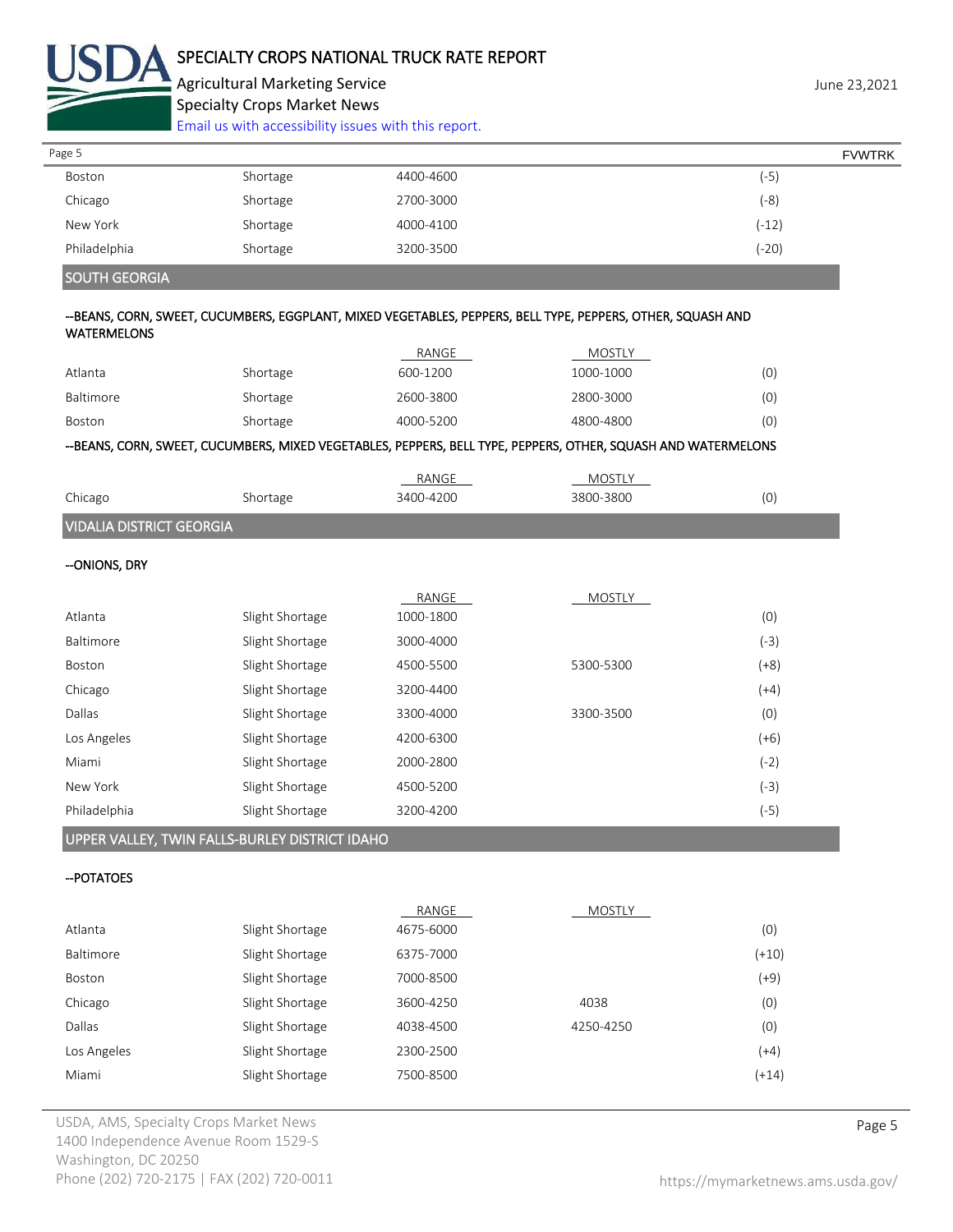

# SPECIALTY CROPS NATIONAL TRUCK RATE REPORT

Agricultural Marketing Service **Agricultural Marketing Service** June 23,2021 Specialty Crops Market News

[Email us with accessibility issues with this report.](mailto:mars@ams.usda.gov?subject=508%20Inquiry/Report)

| Page 6                                 |                 |           |               |        | <b>FVWTRK</b> |
|----------------------------------------|-----------------|-----------|---------------|--------|---------------|
| New York                               | Slight Shortage | 7000-7500 |               | $(+7)$ |               |
| Philadelphia                           | Slight Shortage | 6800-7000 |               | $(+5)$ |               |
| <b>LOUISIANA</b>                       |                 |           |               |        |               |
| --SWEET POTATOES                       |                 |           |               |        |               |
|                                        |                 | RANGE     | <b>MOSTLY</b> |        |               |
| Chicago                                | Adequate        | 3000-4500 | 3000-3200     | (0)    |               |
| New York                               | Adequate        | 5000-7000 | 6000-6000     | (0)    |               |
| <b>MISSISSIPPI</b>                     |                 |           |               |        |               |
| -- SWEET POTATOES                      |                 |           |               |        |               |
|                                        |                 | RANGE     | <b>MOSTLY</b> |        |               |
| Atlanta                                | Adequate        | 1300-1800 | 1600-1600     | (0)    |               |
| Chicago                                | Adequate        | 1800-3000 | 2000-2800     | (0)    |               |
| Dallas                                 | Adequate        | 2200-3000 | 2800-2800     | (0)    |               |
| <b>SOUTHERN NEW MEXICO</b>             |                 |           |               |        |               |
| <b>FIRST REPORT</b><br>--ONIONS, DRY   |                 |           |               |        |               |
|                                        |                 | RANGE     | <b>MOSTLY</b> |        |               |
| Atlanta                                | Shortage        | 4200-5500 | 5500-5500     | (0)    |               |
| Chicago                                | Shortage        | 3780-5040 | 5000-5040     | (0)    |               |
| Dallas                                 | Shortage        | 2000-3000 | 2100-3000     | (0)    |               |
| Miami                                  | Shortage        | 5880-7000 | 6720-7000     | (0)    |               |
| New York                               | Shortage        | 6300-7000 | 6720-6800     | (0)    |               |
| Philadelphia                           | Shortage        | 6300-6800 | 6300          | (0)    |               |
| <b>NEW YORK</b>                        |                 |           |               |        |               |
| --APPLES                               |                 |           |               |        |               |
|                                        |                 | RANGE     | <b>MOSTLY</b> |        |               |
| Atlanta                                | Slight Shortage | 4000-5000 | 5000-5000     | (0)    |               |
| Baltimore                              | Slight Shortage | 2500-2800 | 2500-2500     | (0)    |               |
| Boston                                 | Slight Shortage | 2000-3000 | 2500-2500     | (0)    |               |
| Miami                                  | Slight Shortage | 5000-6000 |               | (0)    |               |
| Philadelphia                           | Slight Shortage | 2500-3000 | 2500-2500     | (0)    |               |
| <b>EASTERN NORTH CAROLINA</b>          |                 |           |               |        |               |
| -- SWEET POTATOES                      |                 |           |               |        |               |
|                                        |                 | RANGE     | <b>MOSTLY</b> |        |               |
| Atlanta                                | Shortage        | 2500-2500 |               | (0)    |               |
| USDA, AMS, Specialty Crops Market News |                 |           |               |        | Page 6        |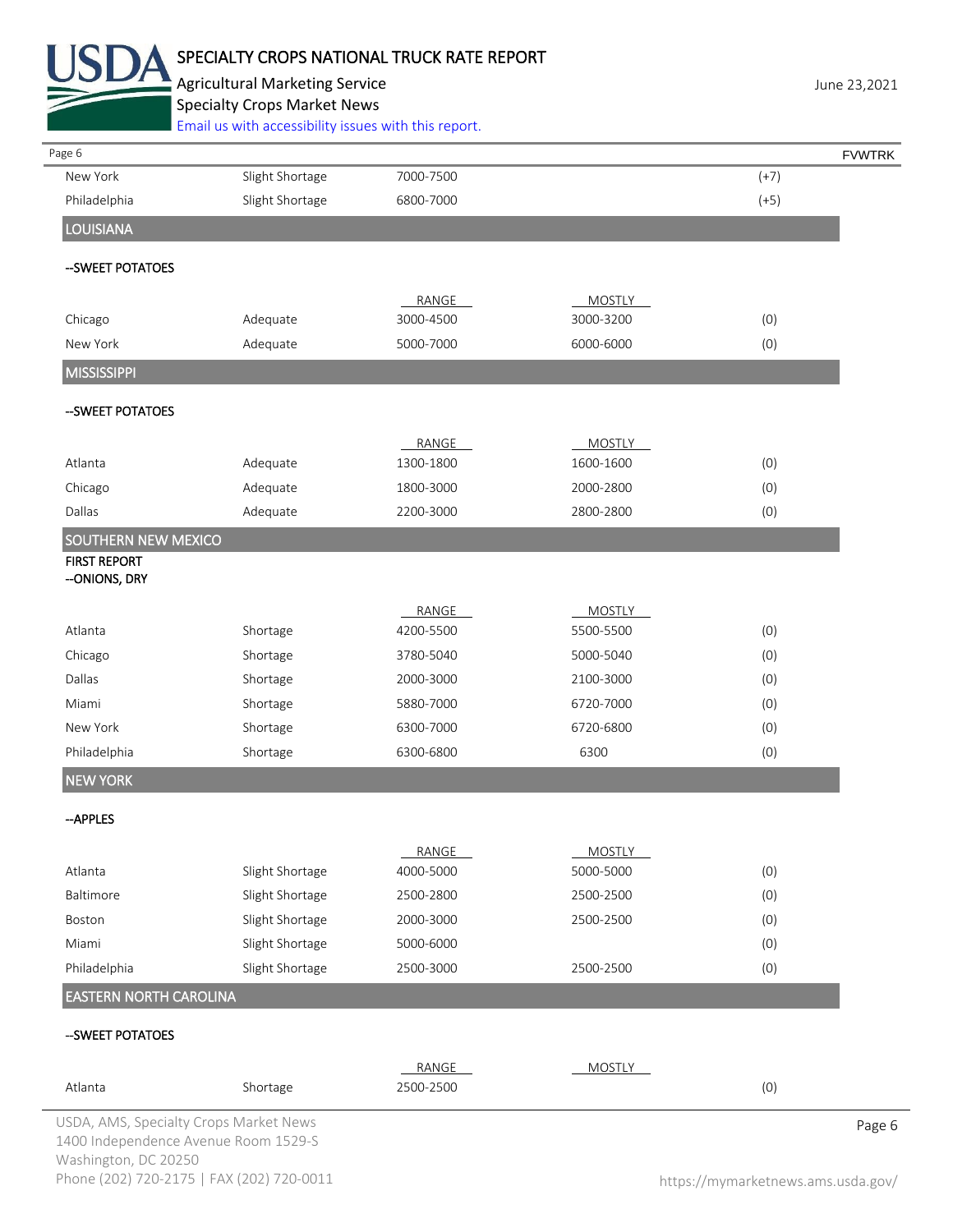

Agricultural Marketing Service **Agricultural Marketing Service** Agricultural Marketing Service Specialty Crops Market News

[Email us with accessibility issues with this report.](mailto:mars@ams.usda.gov?subject=508%20Inquiry/Report)

| Page 7       |          |           | <b>FVWTRK</b> |  |
|--------------|----------|-----------|---------------|--|
| Baltimore    | Shortage | 2000-2500 | (0)           |  |
| Boston       | Shortage | 3000-3500 | (0)           |  |
| Chicago      | Shortage | 3500-3500 | (0)           |  |
| Miami        | Shortage | 3000-3000 | (0)           |  |
| New York     | Shortage | 2500-3000 | (0)           |  |
| Philadelphia | Shortage | 2250-2250 | (0)           |  |

# SOUTH CAROLINA

## FIRST REPORT

#### --CANTALOUPES, TOMATOES, TOMATOES, CHERRY, TOMATOES, GRAPE TYPE AND WATERMELONS

|              |          | RANGE     | <b>MOSTLY</b> |  |
|--------------|----------|-----------|---------------|--|
| Atlanta      | Shortage | 1300-1400 |               |  |
| Baltimore    | Shortage | 2700-2900 |               |  |
| Boston       | Shortage | 4500-4800 |               |  |
| Chicago      | Shortage | 3500-3800 |               |  |
| New York     | Shortage | 4000-4400 |               |  |
| Philadelphia | Shortage | 3200-3600 |               |  |

#### MEXICO CROSSINGS THROUGH SOUTH TEXAS

#### --PEPPERS, ANAHEIM, PEPPERS, BELL TYPE, PEPPERS, HABANERO, PEPPERS, JALAPENO, PEPPERS, POBLANO, PEPPERS, SERRANO, TOMATOES, GRAPE TYPE, TOMATOES, PLUM TYPE, BROCCOLI, CARROTS, CHAYOTE, CILANTRO, CUCUMBERS, LIMES, MANGOES, PAPAYA, PINEAPPLES, TOMATILLOS, TOMATOES AND WATERMELONS

|                  |                                  | RANGE     | <b>MOSTLY</b> |         |  |  |
|------------------|----------------------------------|-----------|---------------|---------|--|--|
| Atlanta          | Slight Shortage                  | 3600-4000 | 3800-3900     | (-3)    |  |  |
| <b>Baltimore</b> | Slight Shortage                  | 6000-6400 |               | $(+28)$ |  |  |
| <b>Boston</b>    | Slight Shortage                  | 7000-7600 | 7400-7500     | (+9)    |  |  |
| Chicago          | Slight Shortage                  | 4200-4600 | 4400-4500     | (+5)    |  |  |
| Dallas           | Slight Shortage                  | 1600-2000 | 1700-1800     | (-5)    |  |  |
| Los Angeles      | Slight Shortage                  | 2800-3200 | 2900-3000     | (0)     |  |  |
| Miami            | Slight Shortage                  | 4000-4600 | 4100-4200     | (-2)    |  |  |
| New York         | Slight Shortage                  | 6800-7200 |               | $(-1)$  |  |  |
| Philadelphia     | Slight Shortage                  | 5800-6800 | 6400-6500     | (+3)    |  |  |
| Seattle          | Slight Shortage                  | 6000-6400 | 6200-6300     | $(+2)$  |  |  |
|                  | <b>COLUMBIA BASIN WASHINGTON</b> |           |               |         |  |  |

# --ONIONS, DRY AND POTATOES

|             |                 | RANGE     | <b>MOSTLY</b> |         |
|-------------|-----------------|-----------|---------------|---------|
| Atlanta     | Slight Shortage | 6650-7400 |               | (-14)   |
| Dallas      | Slight Shortage | 5600-6000 |               | (-6)    |
| Los Angeles | Slight Shortage | 2300-3000 |               | $(-15)$ |
| Miami       | Slight Shortage | 9000-9500 |               | (0)     |

USDA, AMS, Specialty Crops Market News **Page 7** 1400 Independence Avenue Room 1529-S Washington, DC 20250 Phone (202) 720-2175 | FAX (202) 720-0011 <https://mymarketnews.ams.usda.gov/>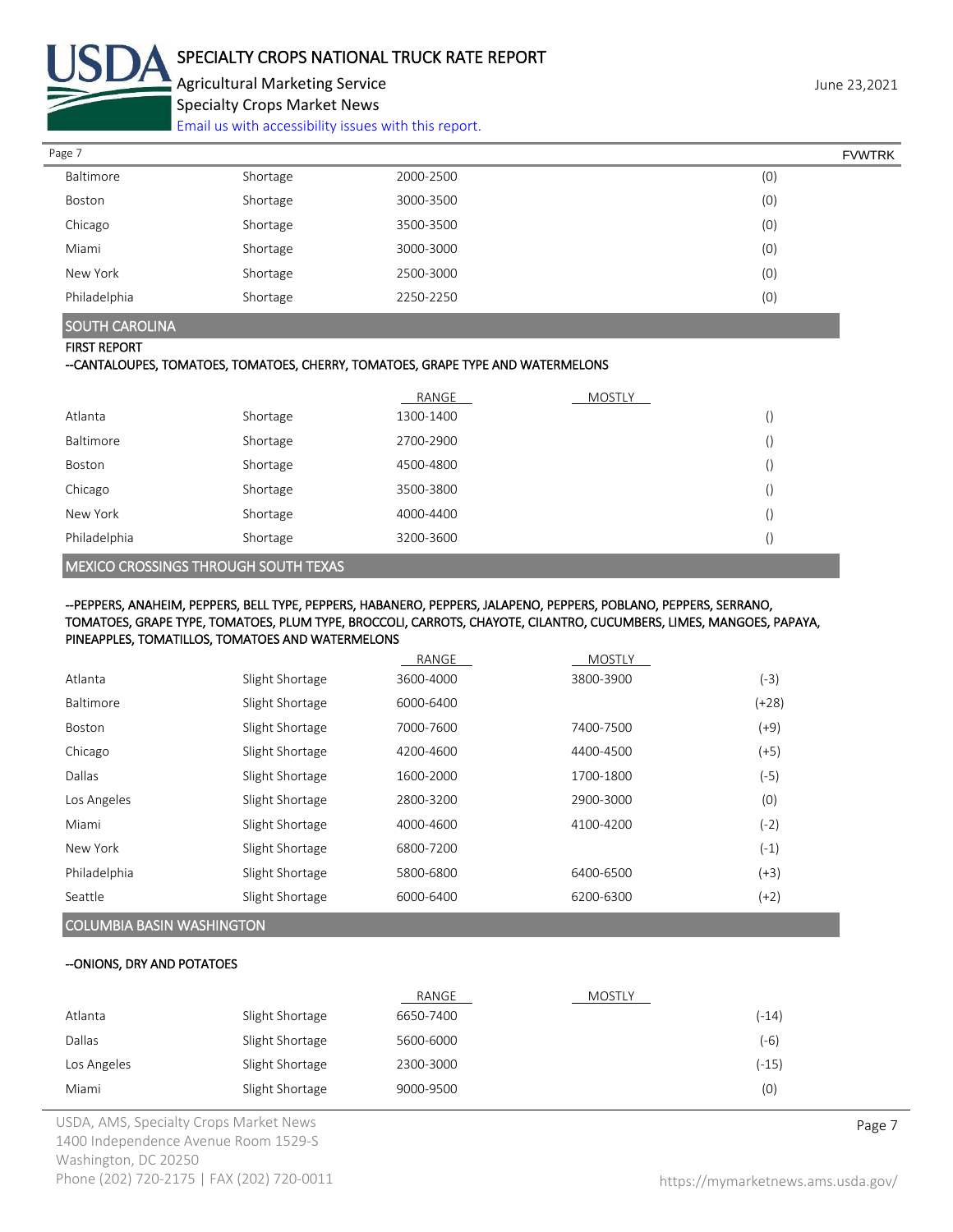

Agricultural Marketing Service **Agricultural Marketing Service** Agricultural Marketing Service Specialty Crops Market News

[Email us with accessibility issues with this report.](mailto:mars@ams.usda.gov?subject=508%20Inquiry/Report)

New York Slight Shortage 8200-9560 Rew York (-2)

Page 8 FOR THE SERVER SERVER SERVER SERVER SERVER SERVER SERVER SERVER SERVER SERVER SERVER SERVER SERVER SERVER SERVER SERVER SERVER SERVER SERVER SERVER SERVER SERVER SERVER SERVER SERVER SERVER SERVER SERVER SERVER SERV

YAKIMA VALLEY AND WENATCHEE DISTRICT WASHINGTON

# --APPLES, APRICOTS, BLUEBERRIES, CHERRIES AND PEARS

|                          |          | RANGE      | <b>MOSTLY</b> |                  |
|--------------------------|----------|------------|---------------|------------------|
| Atlanta                  | Adequate | 8000-9000  | 8600-9000     | $\left( \right)$ |
| <b>Baltimore</b>         | Adequate | 8800-10200 | 9300-9700     | $\cup$           |
| Boston                   | Adequate | 9200-11200 | 9700-10400    | $\left( \right)$ |
| Chicago                  | Adequate | 6300-7800  | 6700-7100     | $\left( \right)$ |
| Dallas                   | Adequate | 6500-7200  | 6600-7000     | $\left( \right)$ |
| Los Angeles              | Adequate | 2300-3000  | 2700-2900     | $\left( \right)$ |
| Miami                    | Adequate | 9500-10600 | 9700-9900     | $\left( \right)$ |
| New York                 | Adequate | 9000-10500 | 9400-10000    | $\left(\right)$  |
| Philadelphia             | Adequate | 8500-10400 | 9300-9700     | $\left( \right)$ |
| Seattle                  | Adequate | 900-1500   | 1250-1450     | $\left( \right)$ |
| <b>CENTRAL WISCONSIN</b> |          |            |               |                  |

--POTATOES

|               |                 | RANGE     | <b>MOSTLY</b> |     |
|---------------|-----------------|-----------|---------------|-----|
| Atlanta       | Slight Shortage | 3400-3825 |               | (0) |
| Baltimore     | Slight Shortage | 3400-3825 |               | (0) |
| Boston        | Slight Shortage | 3825-4800 |               | (0) |
| Chicago       | Slight Shortage | 1063-1169 |               | (0) |
| <b>Dallas</b> | Slight Shortage | 3400-4038 |               | (0) |
| Miami         | Slight Shortage | 4675-5525 | 4888-5475     | (0) |
| New York      | Slight Shortage | 3613-4800 | 3825-4800     | (0) |
| Philadelphia  | Slight Shortage | 3400-3613 |               | (0) |

# TRUCK SHIPMENTS OF FRESH FRUITS AND VEGETABLES SHIPMENTS ARE IN 40,000 POUND UNITS. INFORMATION IS SUBJECT TO REVISION